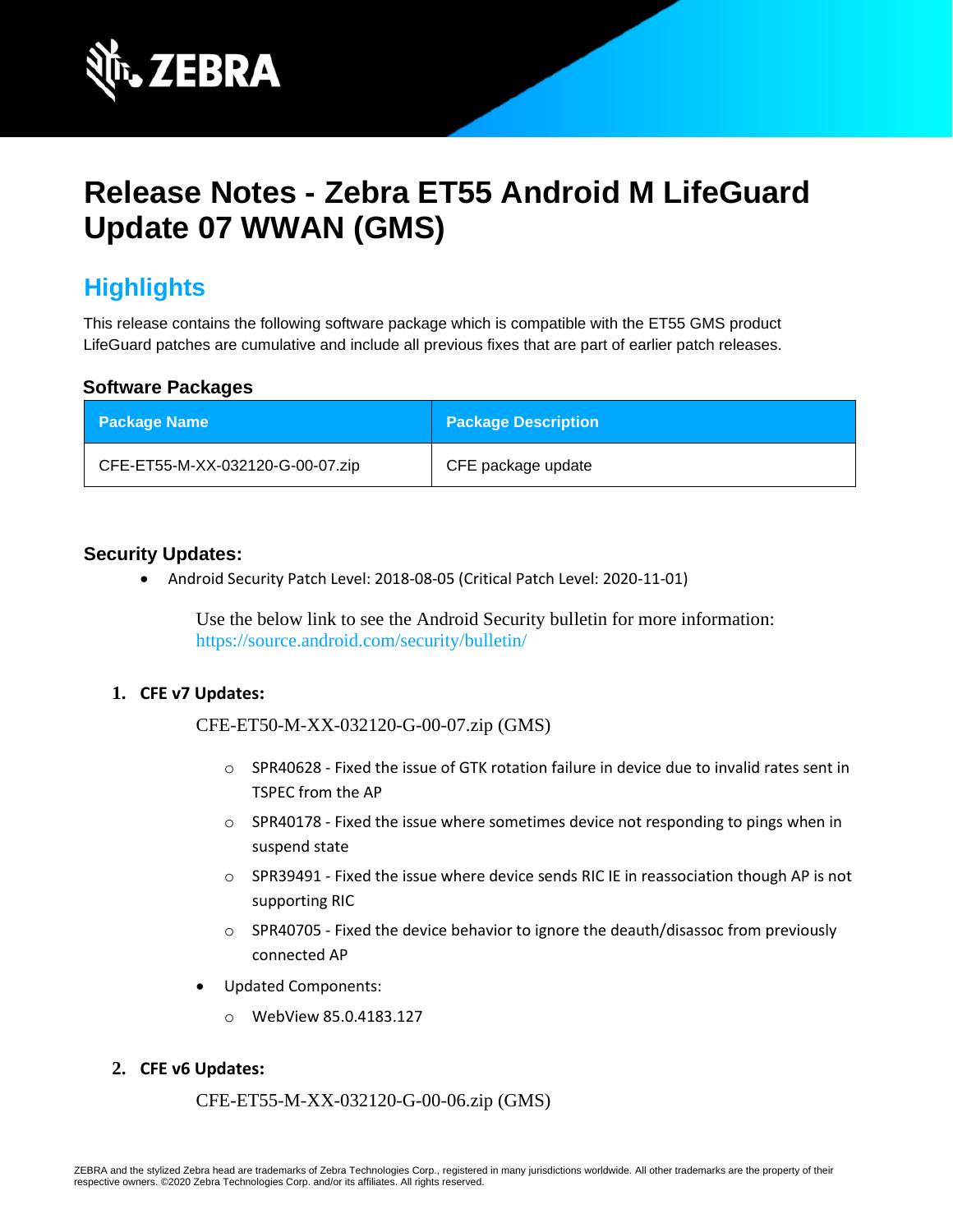

- $\circ$  SPR39621 Fixed an issue wherein UI manager CSP was crashed while setting EKB as default.
- $\circ$  SPR39572 Resolved an issue wherein sim Card was not detected in earlier modems sporadically.
- o Enable DataWedge Camera Decode and support multi-decode unique continuous mode.
- Updated Components:
	- o WebView 83.0.4103.106

#### **3. CFE v5 Updates:**

#### CFE-ET55-M-XX-032120-G-00-05.zip (GMS)

- $\circ$  SPR38483 Resolved an issue where Bluetooth slowness seen with printer operation.
- $\circ$  SPR37841 Cypress fixed the issue with power save which made the device not to receive the buffered packets.
- $\circ$  SPR38958 Resolved an issue where VPN and ethernet connection was not using Domain name.
- $\circ$  SPR37982 Resolved an issue wherein incorrect power consumption was reported against Bluetooth module
- o SPR37434 Resolved an issue wherein High CPU utilization is observed when StageNow is used to configure Fusion Advance logs.
- $\circ$  Updated the firmware for fixing Kr00k vulnerability issue seen with Broadcom Wi-Fi chipsets
- Updated components:
	- o WebView 84.0.4117.0
	- o FUSION\_BA\_3\_10.0.5.014\_M

#### **4. CFE v4 Updates:**

#### CFE-ET55-M-XX-032120-G-00-04.zip (GMS)

- Updated components:
	- o WebView: 73.0.3683.90
	- o Fusion: FUSION\_BA\_3\_10.0.5.013\_M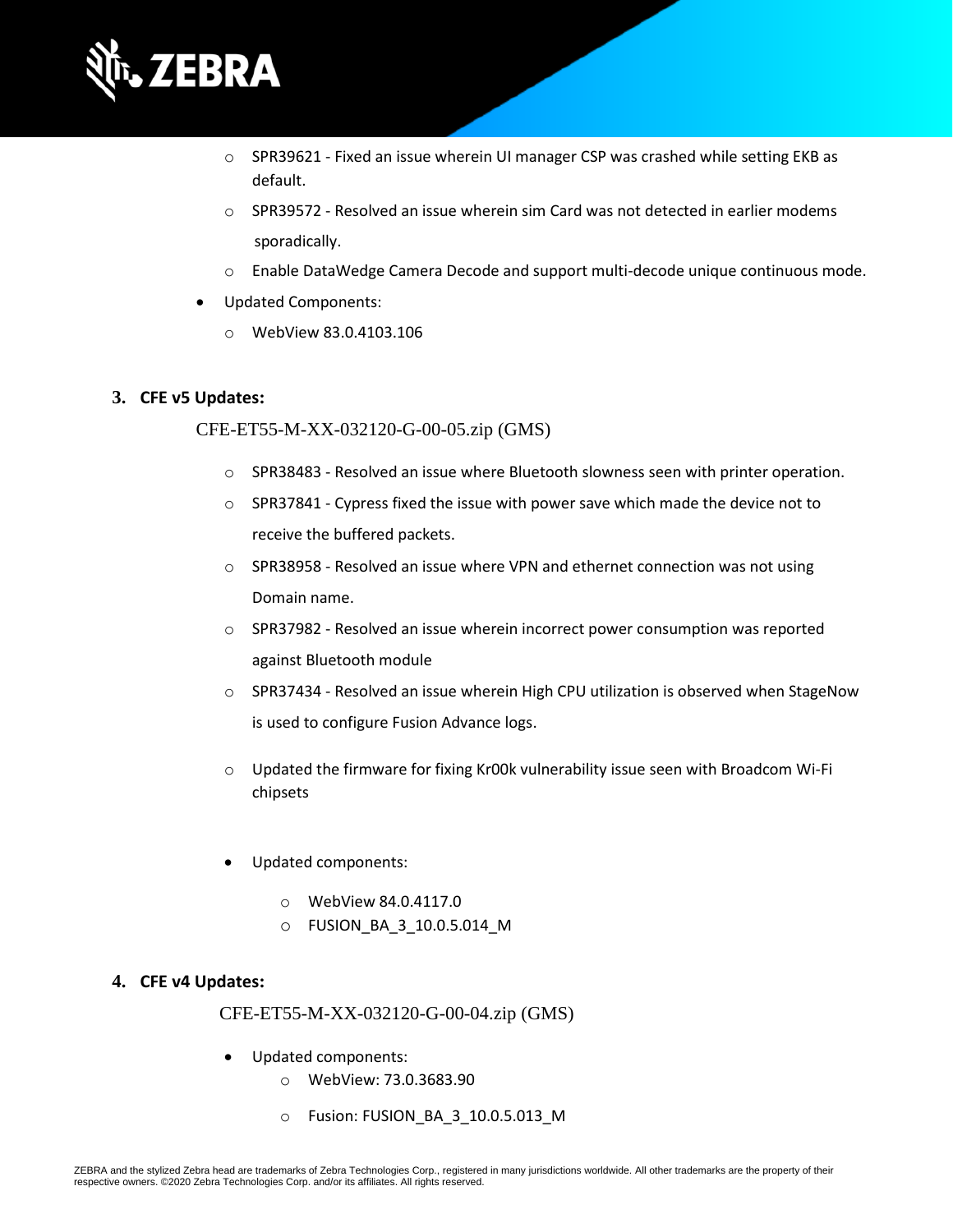

- o BIOS: 5.04.42.0052-A-Z-017
	- Includes Microarchitectural Data Sampling fixes.
- SPR-36441 Resolved an issue where unable to write on ATP SD Card.

#### **5. CFE v3 Updates:**

CFE-ET55-M-XX-032120-G-00-03.zip (GMS)

- Updated below mentioned components:
	- o Mx MF (8.2.4.8)
		- SPR34771 Resolved an issue wherein sync was not proper while checking with access manager for permission with Mx component.
	- o Bluetooth
		- SPR35735 Resolved an issue where more than 7 HID devices were not connecting.
	- o SPR36162 Added Support for Dex
	- o Zebra License Manager (3.1.1) has been included.
	- o Data Analytics changes:
		- DataAnalytics has been renamed to Zebra Data Service.
		- DAInBuiltDCA has been renamed to Zebra Data Service Plugin.
		- SettingsEULA has been renamed to Zebra Data Services.
	- o Cellular Manager (6.0.16)
		- Enhanced the Cellular data toggle UI to confirm the user confirmation on E4755 Modem devices.

#### **Version Information**

Below Table contains important information on versions

| <b>Description</b>          | <b>Version</b>         |
|-----------------------------|------------------------|
| <b>Product Build Number</b> | 03-21-20.00-MG-U07-STD |
| <b>Android Version</b>      | 6.0.1                  |

ZEBRA and the stylized Zebra head are trademarks of Zebra Technologies Corp., registered in many jurisdictions worldwide. All other trademarks are the property of their respective owners. ©2020 Zebra Technologies Corp. and/or its affiliates. All rights reserved.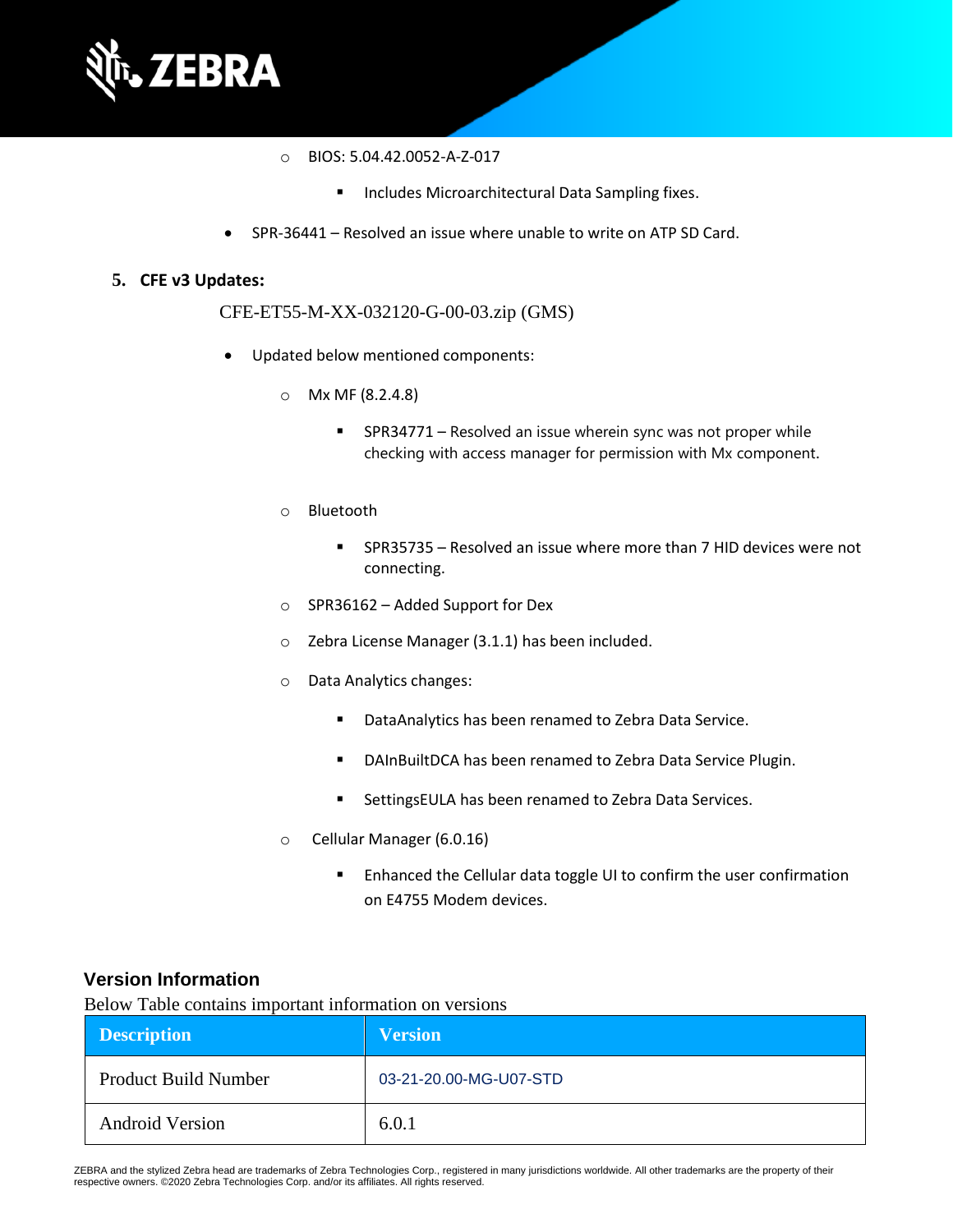

| <b>Security Patch level</b> | 2018-08-05 (Critical Patch Level: 2020-11-01)       |
|-----------------------------|-----------------------------------------------------|
| Linux kernel                | 3.14.55 (64-bit)                                    |
| <b>Component Versions</b>   | Please see Component Version under Addendum section |

# **Important Links**

<https://developer.zebra.com/>

<http://techdocs.zebra.com/>

[support central](https://www.zebra.com/us/en/support-downloads/software/operating-system/et55-gms-operating-system.html)

# **Installation and Setup instructions**

[Installation and Setup instructions](https://www.zebra.com/content/dam/zebra_new_ia/en-us/software/operating-system/ET5X%20Operating%20System/ET55-M-GMS-OS-UPDATE-INSTRUCTIONS.pdf)

### **Device Support**

This software release has been approved for Android ET55 M GMS models mentioned below.

| Device              | <b>Operating System</b>      |  |
|---------------------|------------------------------|--|
| ET55GE-G15E-00A6    | Android 6.0.1                |  |
| ET55GT-G15E-00A6    | Android 6.0.1                |  |
| ET55TE-G15E-00A6    | Android 5.1.1, Android 6.0.1 |  |
| ET55TT-G15E-00A6    | Android 5.1.1, Android 6.0.1 |  |
| ET55TT-G15E-00IN    | Android 5.1.1, Android 6.0.1 |  |
| ET55TT-G15E-00A6-EU | Android 5.1.1, Android 6.0.1 |  |
| ET55TE-G15E-00IN    | Android 5.1.1, Android 6.0.1 |  |
| ET55TE-G15E-00A6-EU | Android 5.1.1, Android 6.0.1 |  |
| ET55BE-G15E-00A6    | Android 5.1.1, Android 6.0.1 |  |
| ET55BE-G15E-00US    | Android 5.1.1, Android 6.0.1 |  |
| ET55BT-G15E-00A6    | Android 5.1.1, Android 6.0.1 |  |
| ET55BT-G15E-00US    | Android 5.1.1, Android 6.0.1 |  |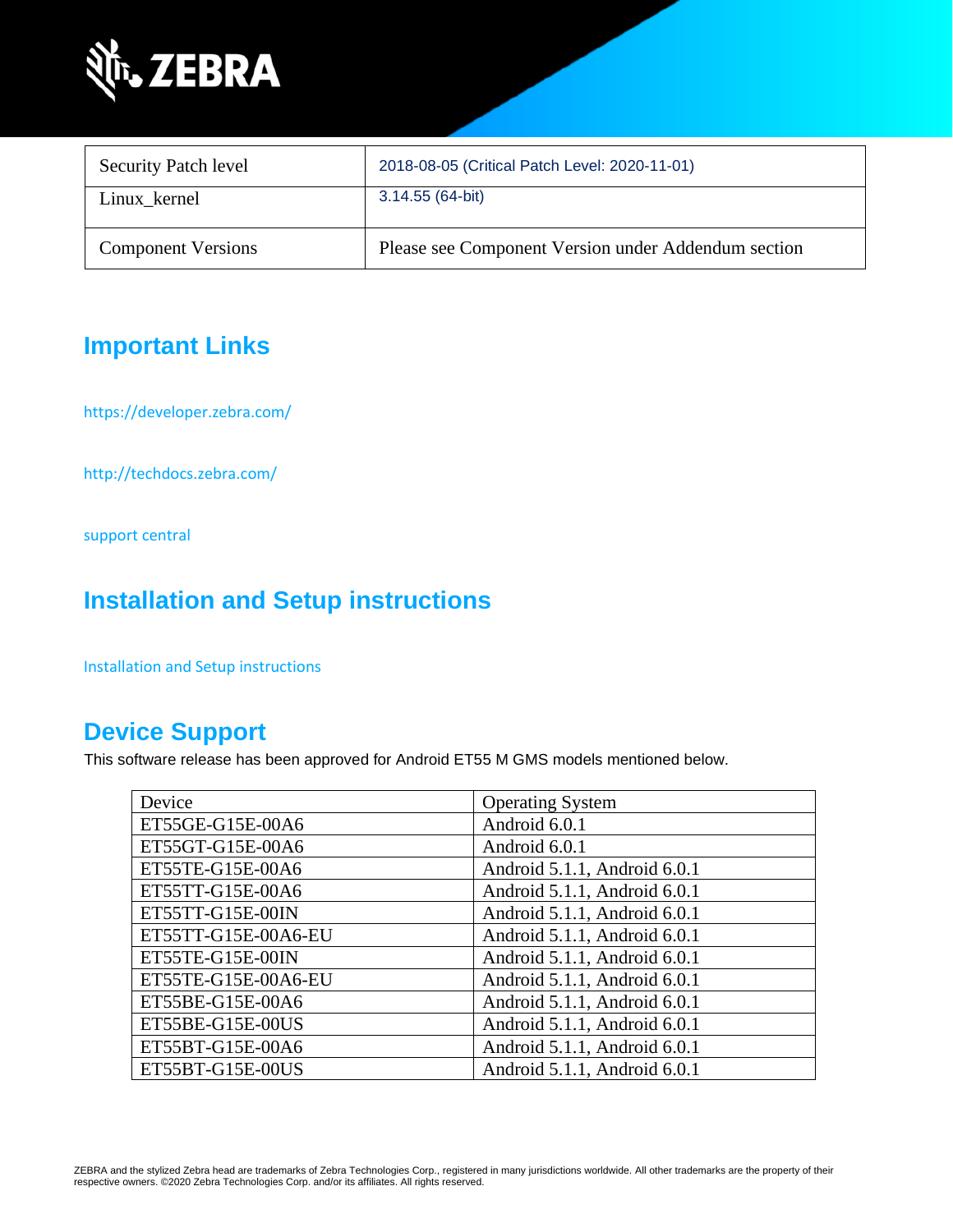

# **Addendum**

### **Component Version**

| <b>Component / Description</b>                                   | <b>Version</b>                |
|------------------------------------------------------------------|-------------------------------|
| Android_SDK_Level                                                | 23                            |
| AppGallery                                                       | 3.0.1.7                       |
| <b>B2M_Elemez</b>                                                | 1.0.0.347                     |
| <b>BIOS</b> version                                              | 5.04.42.0052-A-Z-017          |
| <b>Bluetooth stack</b>                                           | 4.1                           |
| <b>BT Firmware</b>                                               | BCM4354_003.001.012.0404.1391 |
| Data_Analytics                                                   | 1.0.2.1859                    |
| <b>DataWedge</b>                                                 | 7.0.4                         |
| <b>Device Patch Version</b>                                      | $\overline{7}$                |
| <b>DWDemo</b>                                                    | 2.0.13                        |
| <b>EMDK</b>                                                      | 7.0.0.2000                    |
| Enterprise Keyboard Manager ("added as a<br>system application") | 1.9.0.9                       |
| <b>File Browser</b>                                              | 1.19.1.5                      |
| License Manager                                                  | 3.1.1                         |
| <b>MXMF</b>                                                      | 8.2.5.12                      |
| <b>NFC</b>                                                       | 8.1.24                        |
| <b>OSX</b>                                                       | <b>INTL.60.6.7</b>            |
| <b>RD Client</b>                                                 | 1.01.03                       |
| RxLogger                                                         | 4.61.0.0                      |
| <b>Scanner Firmware</b>                                          | PAABLC44-001-R01              |

ZEBRA and the stylized Zebra head are trademarks of Zebra Technologies Corp., registered in many jurisdictions worldwide. All other trademarks are the property of their<br>respective owners. ©2020 Zebra Technologies Corp. and